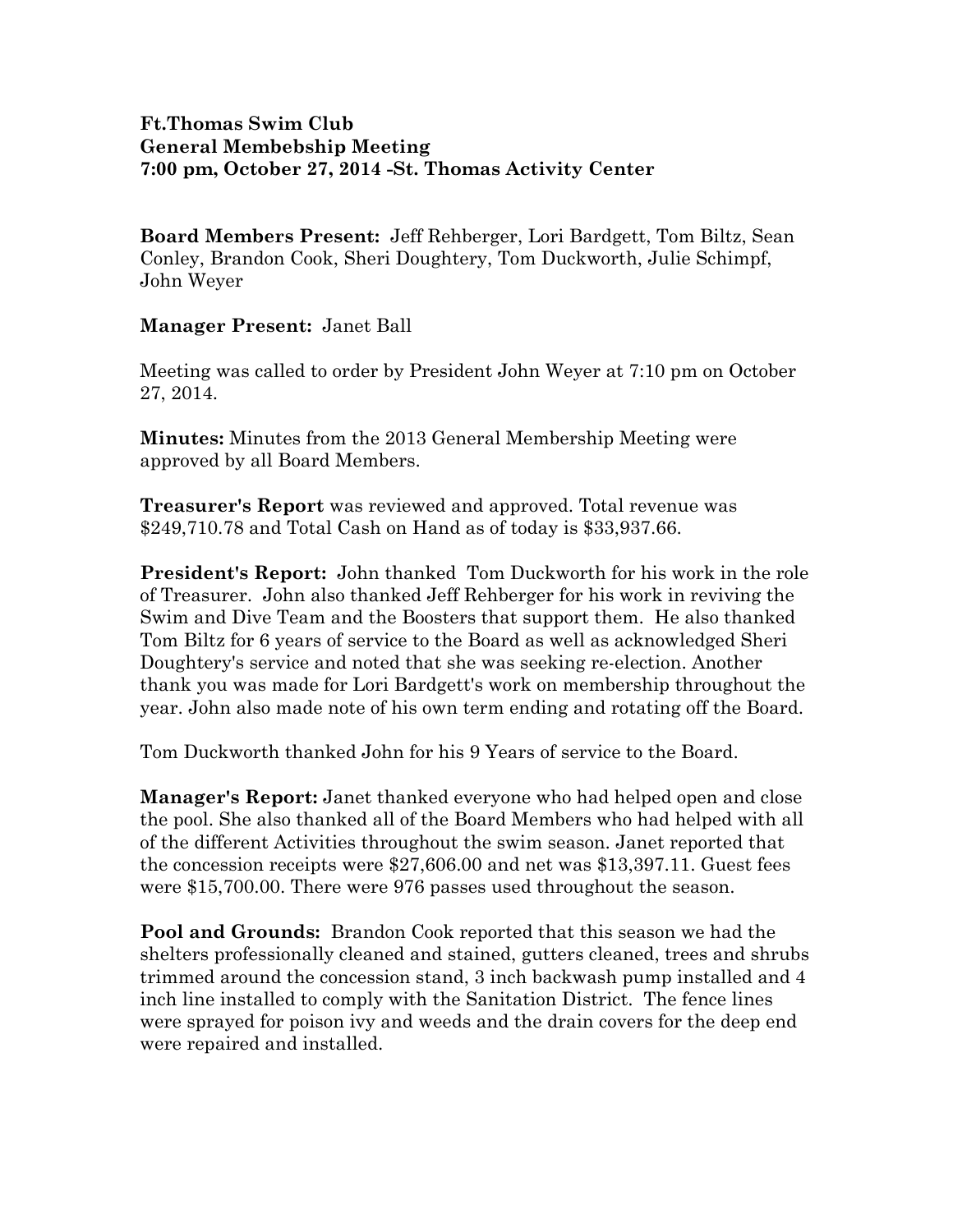In the 2015 season, we would like to rebuild the high dive stairs and tower, professionally trim trees and shrubs around entire fence line, rid the fence line of weeds and poison ivy, and rework and update the swim and dive record board.

**Swim and Dive:** Jeff reported that Team Unify Website has become a valuable tool for the team. For the third year consecutively, FTSC hosted the NKSL Diving Champs with much positive feedback. We will not be hosting a Champ meet in 2015. We now have 104 team members, were the champions of the White Division And finished 2nd in Diving White Division.

Dues and fund raising have allowed us to host team events and purchase a new starter that assists hearing impaired swimmers. Congratulations to Tyler Brown, Jack Banks, Jacob Ryan and Brendan Conley who all broke records this year.

**Membership:** the 2014 season ended with 549 memberships. There were 22 membership certificates turned in before the pool opened.we went through 31 names on the waiting list and 22 new families accepted membership. The current waiting list is 604. Early payment of dues (by 4/1/2014) was made by 378 members and 1890 guest passes were distributed, 976 guest passes were used - a rate of 51.6%. Additional passes given as prizes were included in this number.

**Activities:** Sheri reported that all activities were well attended this year, and the Ladies' Luncheon is still a favorite tradition.

**Old Business:** The toilets were raised in each restroom. Discussed the raising of the membership dues -board members did go and compare other area pools. Adjusted our pool schedules accordingly to the way of life to meet our stabilization of the FTSC. There was discussion of raising guest fees and the Board will be looking into this in the off-season.

**New Business:** There was discussion about having the weekday opening time be 10:00 am for sunbathers only. Board will discuss this in the offseason. Discussed of using unused guest passes for fund raisers. Over the winter months the FTSC will have plumbing become compliant with the Sanitation District. DuPont Plumbing will be doing this work for us. Expense for this work is unknown. There was also discussion of having our Membership Dinner only every 5 years to help save money. Doggy Day was discussed and will be looked into over the off-season as will having every Friday night be late night swimming. Smoking near the baby pool was